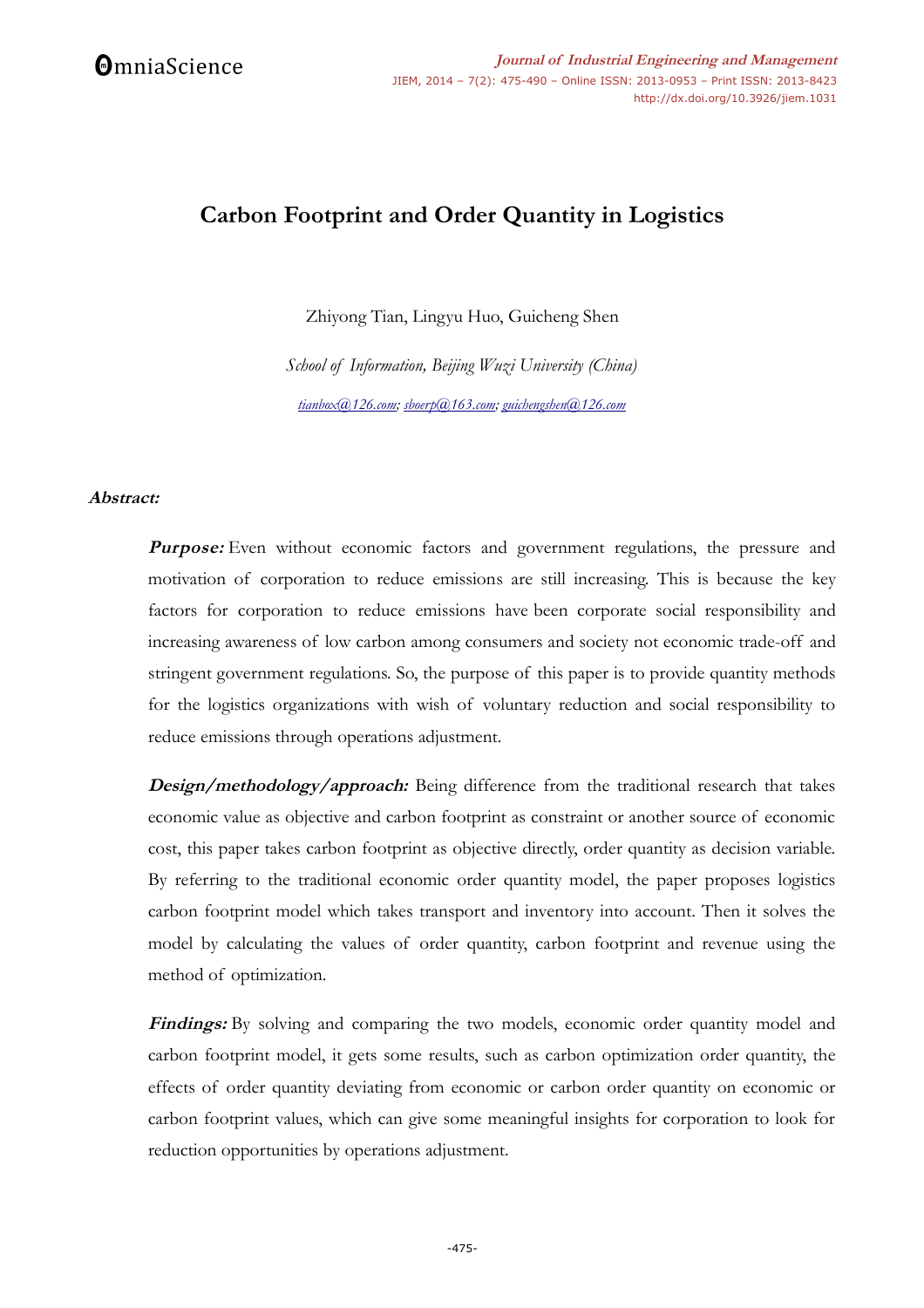**Originality/value:** The study takes carbon footprint as objective directly and creates the corresponding quantity model. By comparing with the traditional economic order quantity model, it can provide quantity methods and some meaningful insights for the logistics organizations to reduce emissions.

**Keywords:** inventory, transport, carbon footprint, order quantity

# **1. Introduction**

Logistics plays a special role in low carbon economy. On the one hand, logistics itself is an important source of large volumes of carbon emissions. On the other hand, low carbon economy should be supported by efficient logistics. So, low carbon logistics has become a new hot research area. Recently, there has emerged a stream of literatures related to this area. As one of the earlier research, Benjaafar, Yanzhi and Daskin (2013) modified traditional logistics model by taking carbon as constraints. The research is for the policies of carbon cap, carbon tax, carbon cap and trade and carbon offset. Hua, Cheng and Wang (2011) extended Benjaafar's (2013) research. By converting the carbon constraints equation, they developed unconstrained optimization model that is for carbon trade and carbon cap. Arslan and Turkay (2010) applied this method to the context of sustainable development. They revisited economic order quantity (EOQ) with sustainability consideration in the cases of direct accounting, carbon tax, direct cap, cap and trade and carbon offsets. Battini, Persona and Sgarbossa (2013) developed sustainable EOQ model by incorporating environmental criteria into EOQ. They integrated environment factors into the objective function by assuming the cost coefficients of these factors. Chen, Benjaafar and Elomri (2012) did an interesting research by developing a new EOQ optimization model with carbon constraints. By a series of complicated and sophisticated transformations, they got some meaningful and important insights, which supported Benjaafar's (2013) numerical observations. Bouchery et al. (2012) tried to modify classical EOQ model as the sustainable order quantity model with multi-objective. The research is for carbon regulation. The literatures above developed inventory model with taking into account carbon footprint, environmental or social criteria. It is the prevalent method in the present researches on low carbon logistics. There are still some other researches beyond inventory management area. The representative literatures are as follows. Hoen et al. (2011) researched the effect of different types of emission regulation on transport mode selection. The regulations are carbon cost, carbon tax and carbon cap. Cachon (2013) researched the density, size and location of retail store with considering the cost of carbon. Based on the traditional solution of this classical problem, such as k-median and traveling salesman problem, he developed standard optimization model including carbon cost by assuming the value of carbon cost coefficient. Carlsson and Jia (2012) researched a continuous facility location problem with carbon emission. The optimization objective is to minimize the weighted sum of three costs,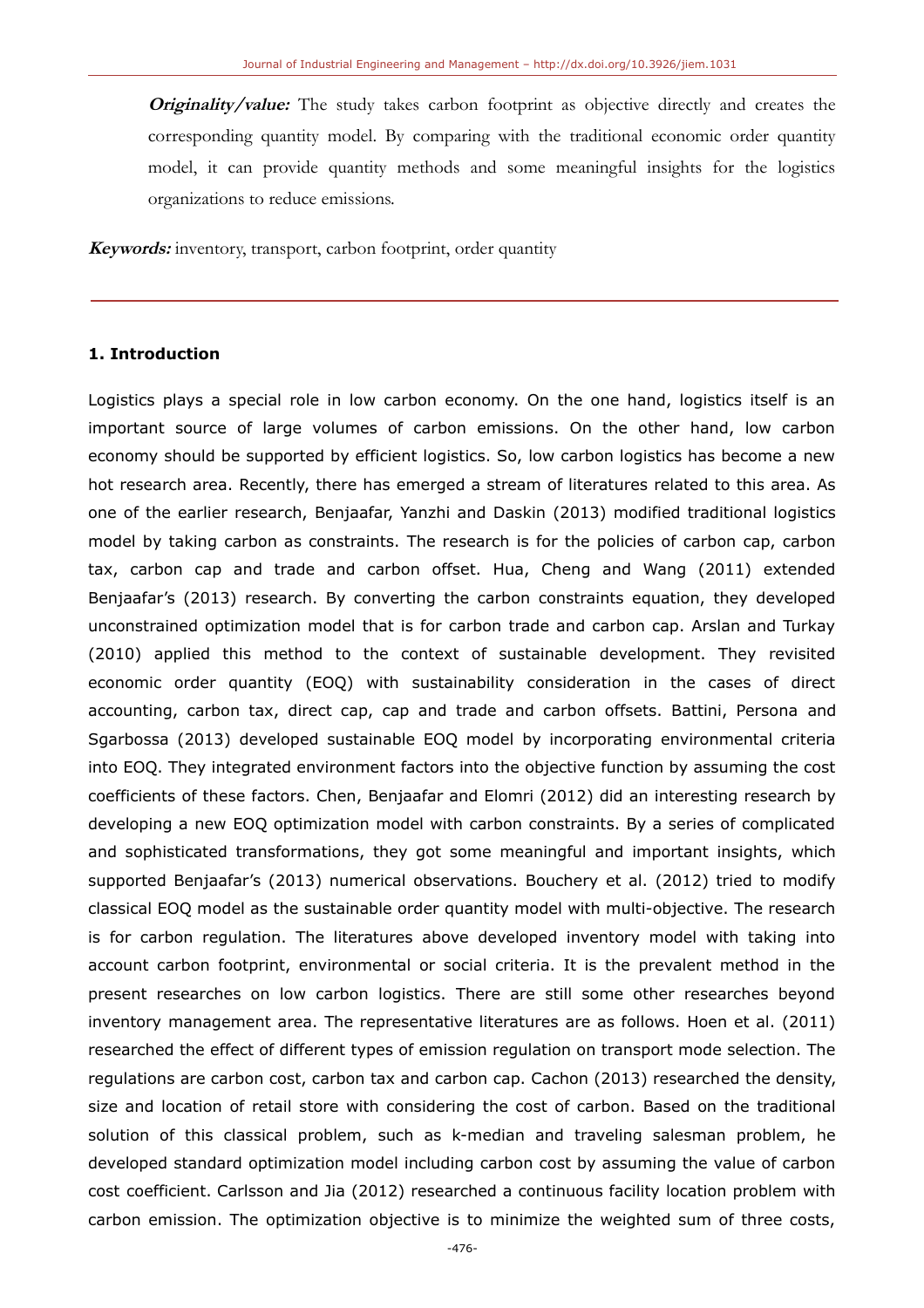one of which is carbon cost. The question is similar to Cachon's (2013), so is the approach for treating carbon emission.

Some international organizations, such as IPCC and CARBON TRUST, have released a lot of documents about how to accurately measure and calculate carbon footprint. But these are out of this paper. From the perspectives of the literatures presented above, there are two main types of approaches to treat carbon footprint according to two policies. One, for carbon trade, is to set carbon cost coefficient and incorporate it into the objective function, namely the carbon footprint is thought as an additional source of economic cost. The other, for carbon cap, is to regard carbon as the constraints of traditional model. Carbon trade has been implemented in some countries, e.g., the European Union has already implemented the carbon emission trading scheme (EU ETS) for the energy-intensive industries, which currently account for almost 50% of Europe's carbon emissions. But carbon trade is insignificant for emission reduction. Hoen et al. (2011) believe that carbon emission cost accounts for a very small part of the total cost in supply chains. So they conclude that adding emission costs leads rarely to a change in the selected transport mode. Cachon (2013) gets the same conclusion that substantial reduction only occur if the carbon price is extremely high (e.g. greater than \$1,000 per metric tonne). So a price on carbon is an ineffective mechanism for reducing emissions. On the other hand, carbon regulations are not substantially implemented in many countries. So the two settings that most literatures supposed are very different from the current reality. Fortunately, with the evolution of society, people's awareness of environmental protection is gradually improving. More and more consumers are becoming aware of sustainable development issues (Wakeland, Sears & Venkat, 2009; Blengini & Shields, 2010). Firms thus seek to get competitive advantage by selling greener products. Many progressive companies, such as Wal-Mart, Tesco, HP and Patagonia, have capitalized on the opportunities of green supply chain management. This trend is reflected in a 2008 survey of 40 chief executive officers from many of the largest third-party logistics industries worldwide (Lieb & Lieb, 2010). The top three reasons to establish sustainability programs are 'The corporate desire to do the right thing', 'The pressure from customers' and 'The corporate desire to enhance company image'. Another recent survey of 582 European companies highlights that the regulation is no longer considered as the most important reason to establish sustainability programs (BearingPoint, 2010-2011). Unfortunately, by now there are few direct researches for these firms which have the motivation to reduce emissions voluntarily. So, instead of focusing on the cost of carbon, the paper takes carbon footprint as the optimization target with taking cost optimization as reference. It tries to provide quantity methods for the corporations with wish of voluntary reduction and social responsibility. The rest of this paper is organized as follows: In Section 2 we formulate the carbon footprint order quantity model and the reference model of EOQ. In Section 3 we solve the model and obtain some meaningful results by analyzing the decision viable and objective value under each case. In Section 4 we provide some numerical examples to illustrate and verify the insights obtained in Section 3. In Section 5, we conclude the paper and suggest some topics for further research.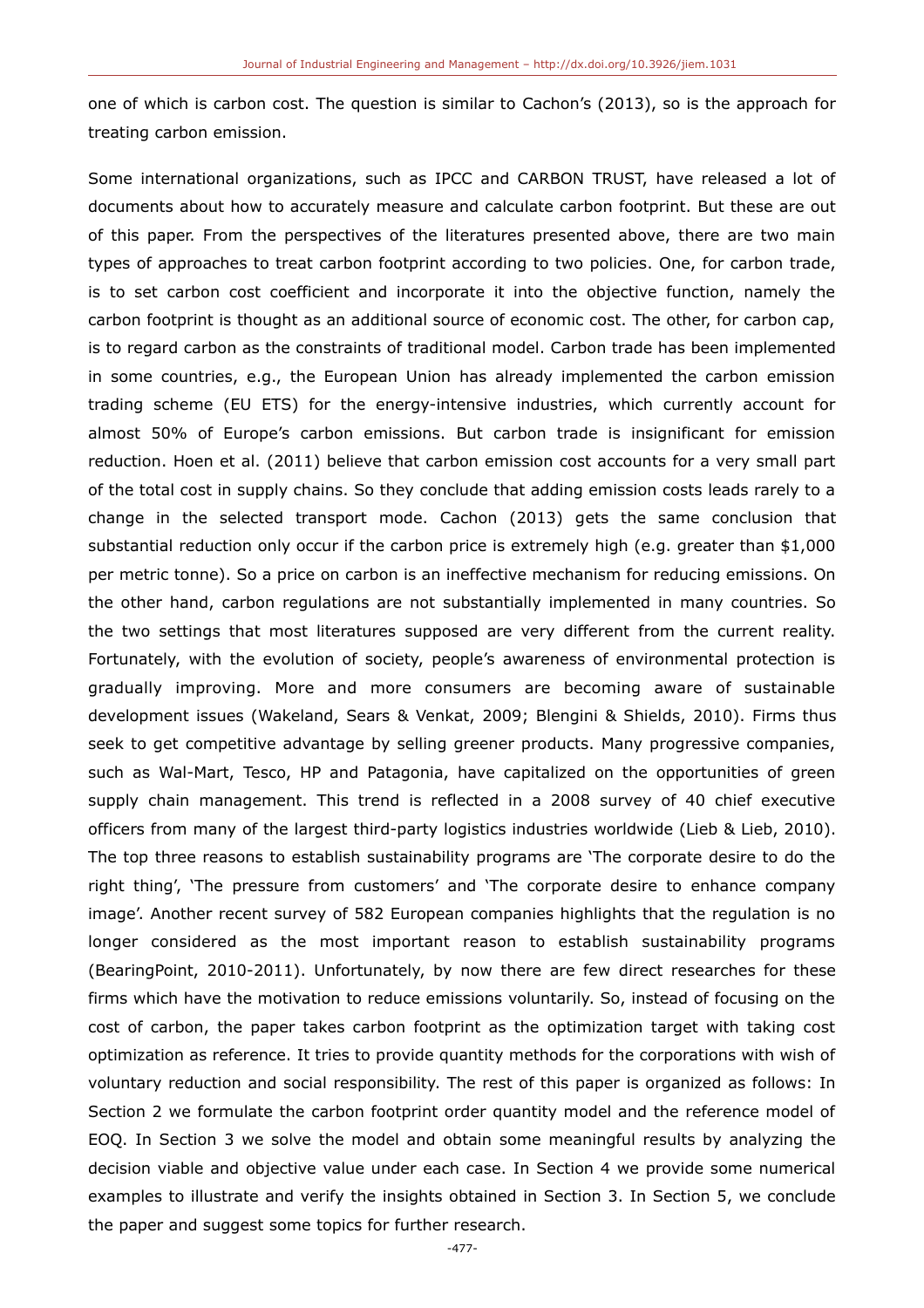### **2. The Model**

The activities of logistics can lead to either economic costs or carbon footprints. Carbon footprints are equal to carbon emission factor (EF) multiplied by action data (AD). EF is greenhouse gases (GHG) emissions per unit activity. It is measured by  $CO<sub>2</sub>$  equivalent. AD is the quantity of activities releasing GHG. For economic costs, it is easier to get the accurate data of activities generally, which can be used in calculating carbon footprints. For carbon footprints, the coefficient is more difficult to obtain. Though there are some public available data, they may not be a proper match for AD. Fortunately, our purpose is not to obtain public, authoritative and accurate data of carbon, but to support making the decision of reduction. As for lack of accurate detailed data, Daganzo (2010) believes that detailed data may be harmful to making rational decision in the analysis of logistics. Caro, Charles, Tan and Rob (2011) thinks that focusing on the life-cycle assessment and carbon footprint literature avoiding double-counting is misguided, for over-allocated emission is benefit for making efficient measure to reduce emissions. Then we believe that it can achieve the research purpose of this paper only by estimating the data about carbon footprint roughly. So, the focus of this paper is not on acquiring accurate authority data.

Our study is limited to transport and inventory, which account for a large proportion of logistics either in cost or in carbon. There are two types of carbon footprint. One is direct carbon footprint, also called variable carbon footprint, due to the activities related to output directly. The other is indirect carbon footprint, also called fixed carbon footprint, due to the supporting activities being no related to output directly. The relationship between the two types of carbon footprint is similar as that of the variable and fixed costs. The notations employed in the model are as follows:

- A*tf* fixed activity of transport
- *Ftf* EF of fixed activity of transport
- *C*<sup>t</sup> cost per unit fixed activity of transport
- $A_{t}$  variable activity of transport
- *Ftv* EF of variable activity of transport
- *Ctv* cost per unit variable activity of transport
- *Ahf* fixed activity of inventory
- *Fhf* EF of fixed activity of inventory
- *Chf* cost per unit fixed activity of inventory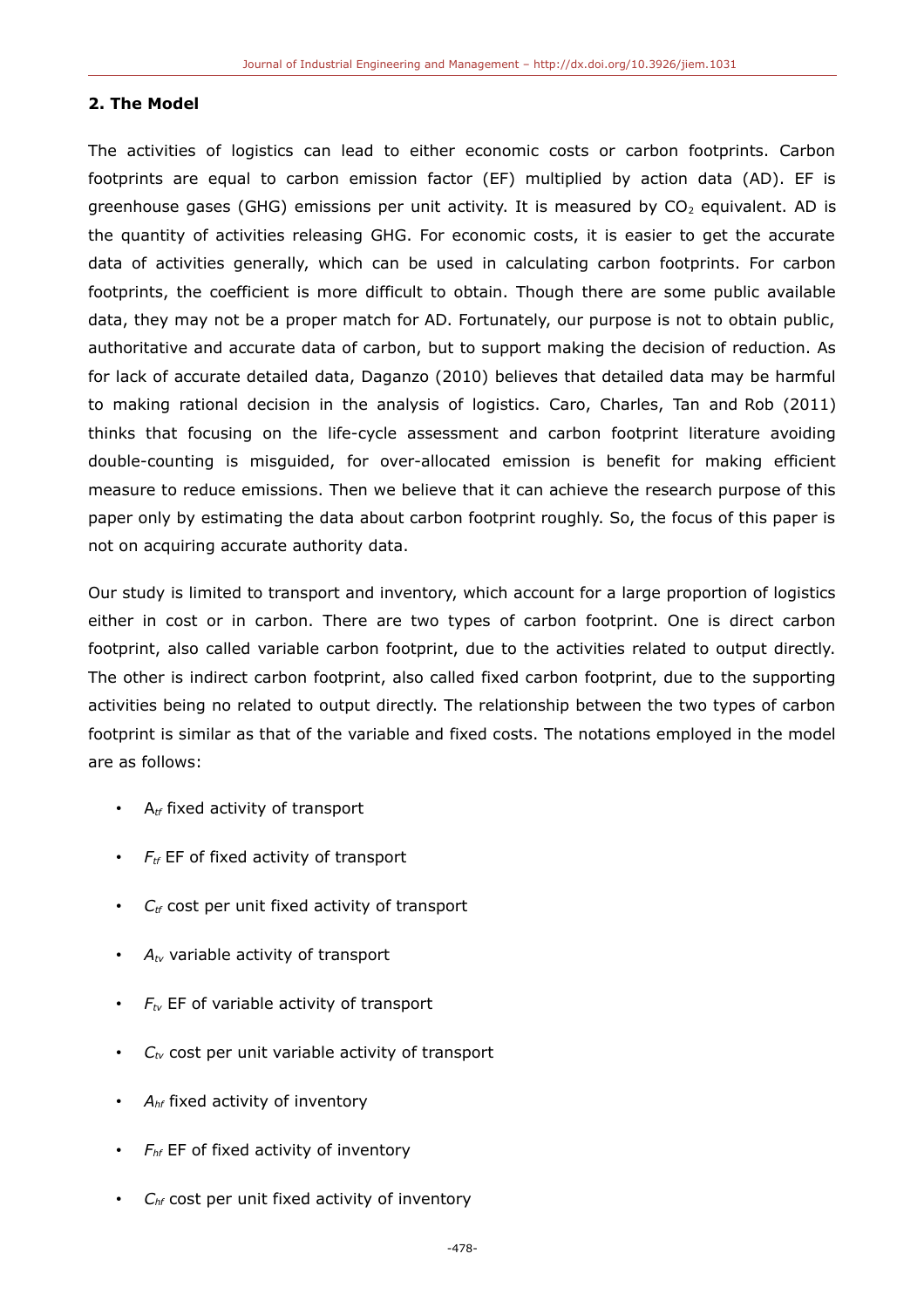- *Ahv* variable activity of inventory
- *Fhv* EF of variable activity of inventory
- *Chv* cost per unit variable activity of inventory
- *Q* order quantity (decision variable)
- *D* demand per unit time (demand speed)

We adopt the conventional hypothesis of classical inventory theory, namely deterministic demand. So, order cycle is t=Q/D. For simplicity without loss of generality, we suppose linear relationship between variable activity and carbon or cost, which is commonly used in the literatures.

# **2.1. Transport**

The carbon footprint per unit time is:

$$
TF_t(Q) = (F_{tt} \cdot A_{tt} + F_{tv} \cdot A_{tv} \cdot Q)/\frac{Q}{D} = F_{tt} A_{tt} \frac{D}{Q} + F_{tv} A_{tv} D
$$

The transport cost per unit time is:

$$
TC_t(Q) = (C_{tt} \cdot A_{tt} + C_{tv} \cdot A_{tv} \cdot Q)/\frac{Q}{D} = C_{tt} A_{tt} \frac{D}{Q} + C_{tv} A_{tv} D
$$

# **2.2. Inventory**

The carbon footprint per unit time is:

$$
TF_h(Q) = (F_{hf} \cdot A_{hf} + F_{hv} \cdot A_{hv} \cdot \frac{Q}{2})
$$

The inventory cost per unit time is:

$$
TC_h(Q) = (C_{hf} \cdot A_{hf} + C_{hv} \cdot A_{hv} \cdot \frac{Q}{2})
$$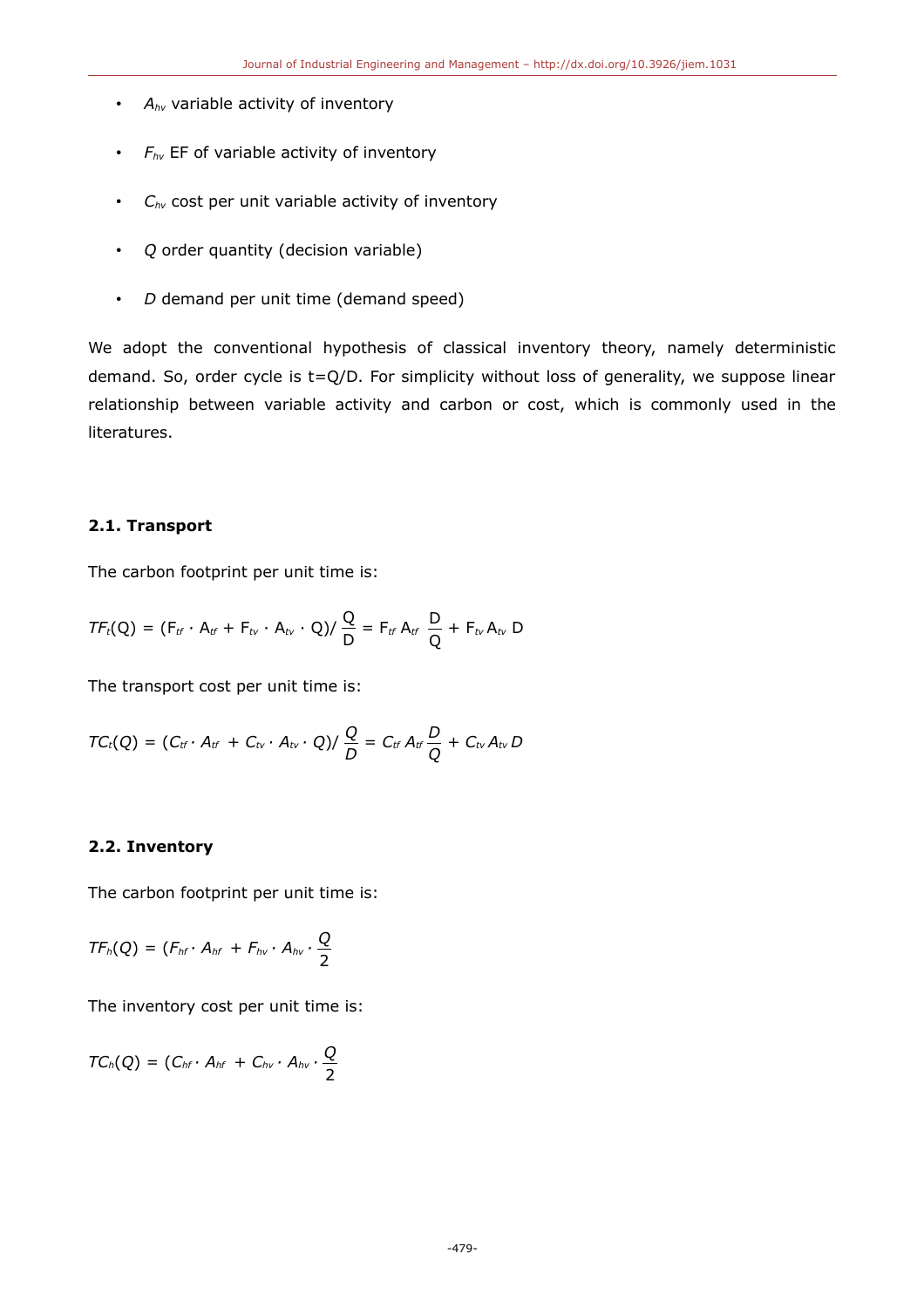The total carbon footprint per unit time is:

$$
TF(Q) = TF_t(Q) + TF_h(Q) = F_{tf}A_{tf}\frac{D}{Q} + F_{tv}A_{tv}D + F_{hf}A_{hf} + F_{hv}A_{hv}\frac{Q}{2}
$$
 (1)

The total cost per unit time is:

$$
TC(Q) = TC_t(Q) + TC_h(Q) = C_{tf} A_{tf} \frac{D}{Q} + C_{tv} A_{tv} D + C_{hf} A_{hf} + C_{hv} A_{hv} \frac{Q}{2}
$$
 (2)

#### **3. Analysis**

Equation (1) and (2) are similar to classical EOQ model in forms of expression, so is the solving method. The two objective functions are convex by Q. So, we can get the optimal solution by first order condition (FOC).

Let *Q*^ denote carbon optimization order quantity (COQ), *Q x* denote EOQ. Then,

$$
\hat{Q} = \sqrt{\frac{2F_{tr}A_{tr}D}{F_{hv}A_{hv}}}
$$
\n(3)

$$
Q^x = \sqrt{\frac{2C_{\text{tr}}A_{\text{tr}}D}{C_{\text{hv}}A_{\text{hv}}}}
$$
(4)

#### **3.1. The order quantity in optimal solution**

From equation (3) and (4), the order quantity in optimal solution has nothing to do with fixed activities of inventory and variable activities of transport. Intuitively, fixed activities of inventory have only related with holding goods, and variable activities of transport have only related with the quantity of loading goods. The items relating the parameter in equation (1) and (2) do not include variable Q in expression. So, they have nothing to do with optimal order quantity. It is the relationship between EF, cost coefficient of fixed activity of inventory and EF, cost coefficient of variable activity of transport that determines the relationship between the two optimal order quantities. So, there is theorem 1.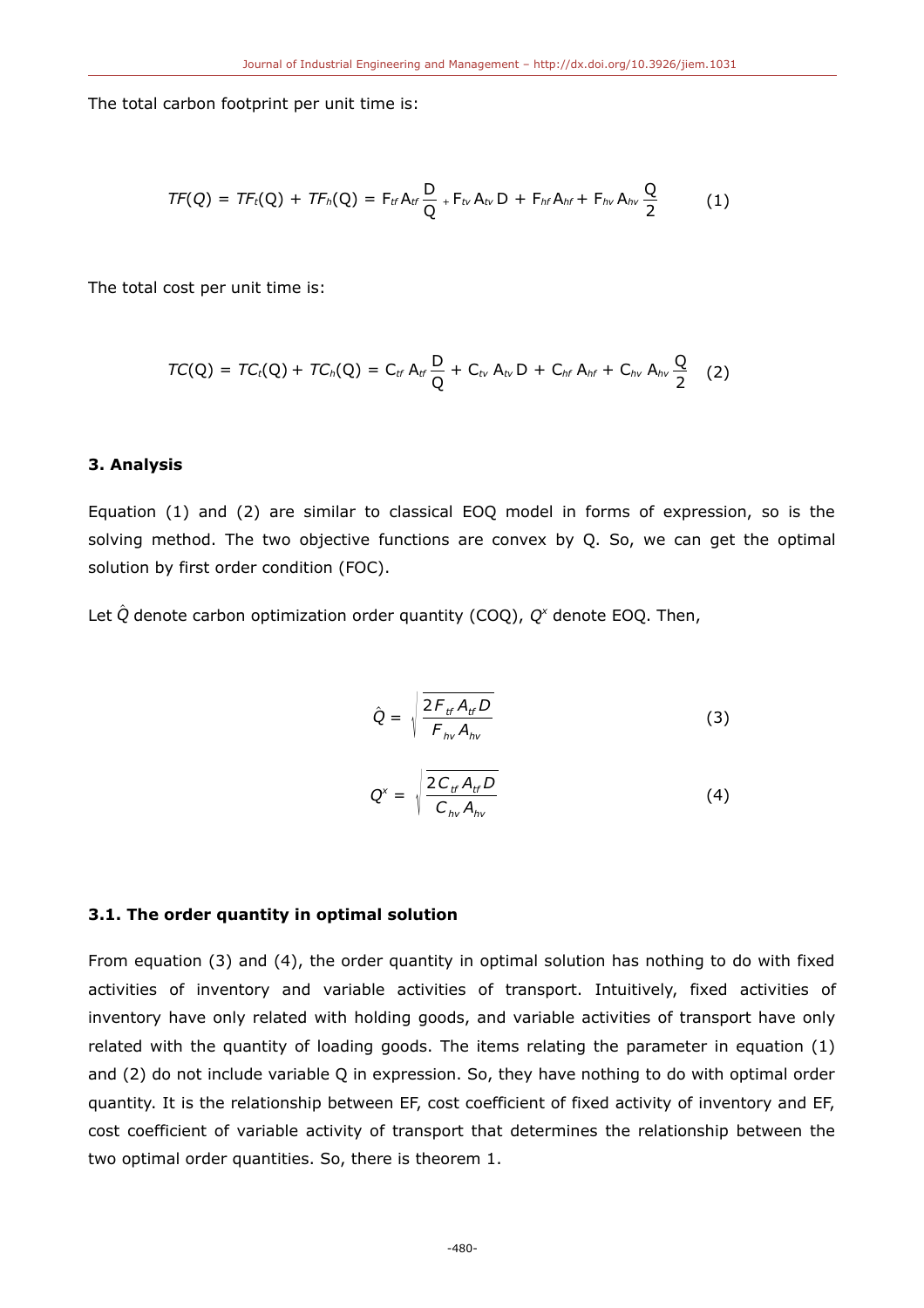## **Theorem 1.**

(1) if 
$$
\frac{F_{tr}}{F_{hv}} > \frac{C_{tr}}{C_{hv}}
$$
, then  $\hat{Q} > Q^x$ ;

- (2) if  $\frac{F_{tt}}{4}$  $\frac{F_{tt}}{F_{hv}} = \frac{C_{tt}}{C_{hv}}$ *Chv* , then  $\hat{Q} = Q^x$ ;
- (3) if  $\frac{F_{tt}}{4}$  $\frac{F_{tt}}{F_{hv}} < \frac{C_{tt}}{C_{hv}}$ *Chv* , then  $\hat{Q} < Q^{\mathsf{x}}$ .

**Proof.** Comparing equation (3) and (4), we can derive Theorem 1 easily.

Theorem 1 is similar to the result of Hua et al. (2011), which is obtained in the case of carbon trade. The second item of Theorem 1 means low carbon and low cost, in which the two objectives of carbon and cost are consistent. By optimizing cost, carbon is at its optimal situation too. This ideal case is possible because carbon has positive even linear correlation with cost for many logistics activities. For example, Tian and Yang (2013) established logistics index system to measure the level of low carbon only from the perspective of energy consumption. Meanwhile, it also means that there is no chance to reduce emissions by selecting order quantity. But the other two cases are more common, which mean that there are opportunities to reduce emissions by optimizing order quantity. Then, one question appears that the one being at optimal point leads to how much the other deviates from its optimal point? That is what we will answer in the following.

#### **3.2. The objective value in optimal solution**

Substituting (3) and (4) into the objective function (1) and (2) respectively, we get:

$$
TF(\hat{Q}) = F_{tv} A_{tv} D + F_{hf} A_{hf} + \sqrt{2F_{tf} A_{tf} F_{hv} A_{hv} D}
$$
  

$$
TC(Q^x) = C_{tv} A_{tv} D + C_{hf} A_{hf} + \sqrt{2C_{tf} A_{tf} C_{hv} A_{hv} D}
$$

Obviously, it is only the third item of each equation above that we can optimize by operational adjustment. So, the third item is the scope that we can influence in this research. The role of reduction by choosing order quantity depends on how much the third item occupies the objective values. Larger the proportion is, more important the role is also.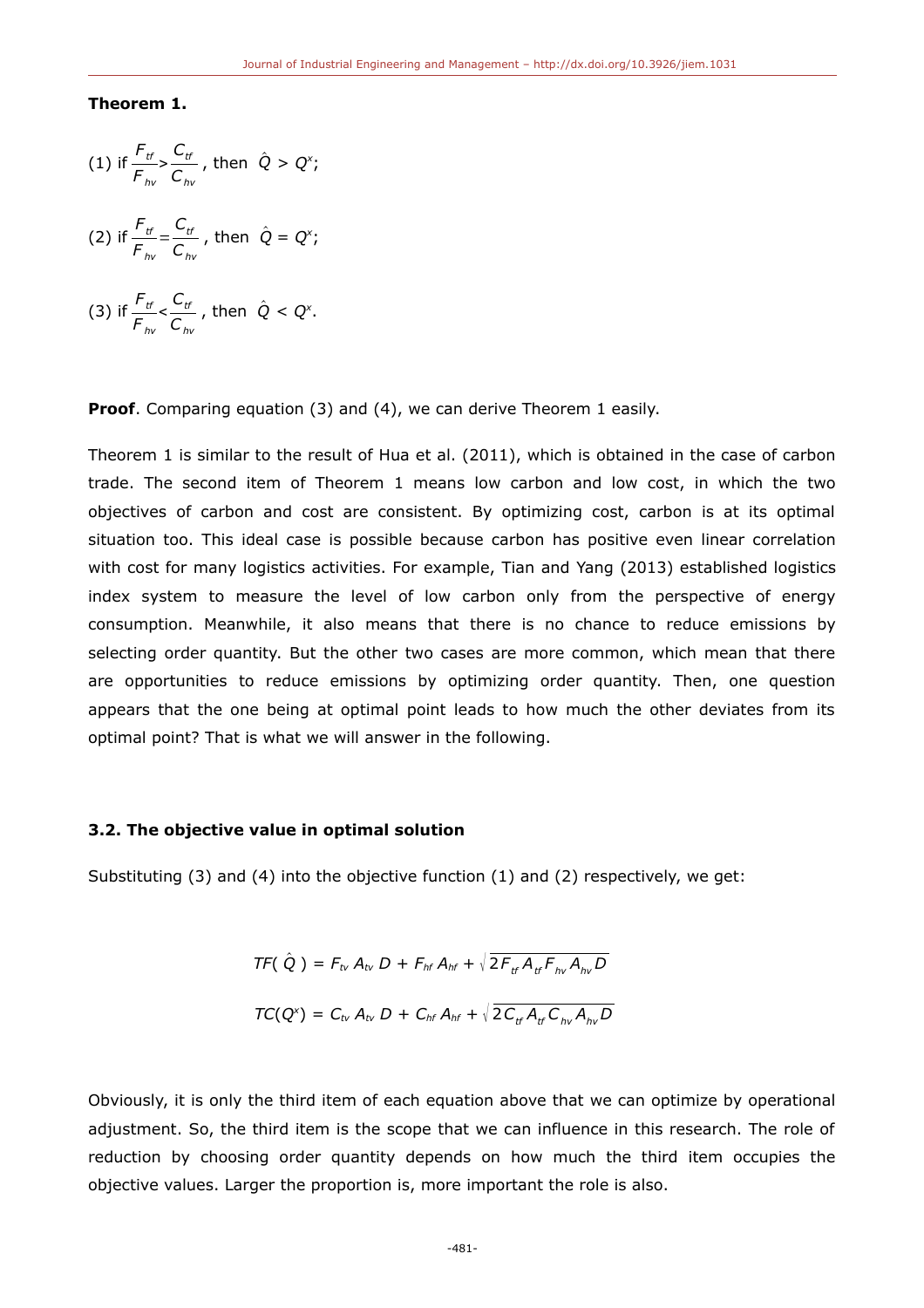Next, we still continue our analysis by supposing the role is important. We get the new objective function by removing the first two items. Then,

$$
TF_{V}(\hat{Q}) = F_{tf} A_{tf} \frac{D}{\hat{Q}} + F_{hv} A_{hv} \frac{\hat{Q}}{2}
$$
 (5)

$$
TC_{V}(Q^{X}) = C_{tf} A_{tf} \frac{D}{Q^{X}} + C_{hv} A_{hv} \frac{Q^{X}}{2}
$$
 (6)

If order quantity deviates from optimal order quantity by r times, then

$$
TF_{V}(r\hat{Q}) = \frac{1}{2}(r + \frac{1}{r})TF_{V}(\hat{Q})
$$
\n(7)

$$
TC_{V}(rQ^{X}) = \frac{1}{2}(r + \frac{1}{r})TC_{V}(Q^{X})
$$
\n(8)

Obviously, if and only if r=1, the objective value is minimum. Otherwise it is larger. This is the robustness of classical EOQ that is well known.

$$
a = \frac{\hat{Q}}{Q^x} = \sqrt{\frac{C_{hv}}{C_{tf}} \cdot \frac{F_{tf}}{F_{hv}}}
$$
(9)

For the symmetry of the problem, there is theorem 2.

**Theorem 2**. The relationship between cost of COQ and carbon footprint of EOQ is:

$$
TF_{V}(Q^{X}) = \frac{1}{2}(a + \frac{1}{a})TF_{V}(\hat{Q})
$$
\n(10)

$$
TC_{V}(\hat{Q}) = \frac{1}{2}(a + \frac{1}{a})TC_{V}(Q^{X})
$$
\n(11)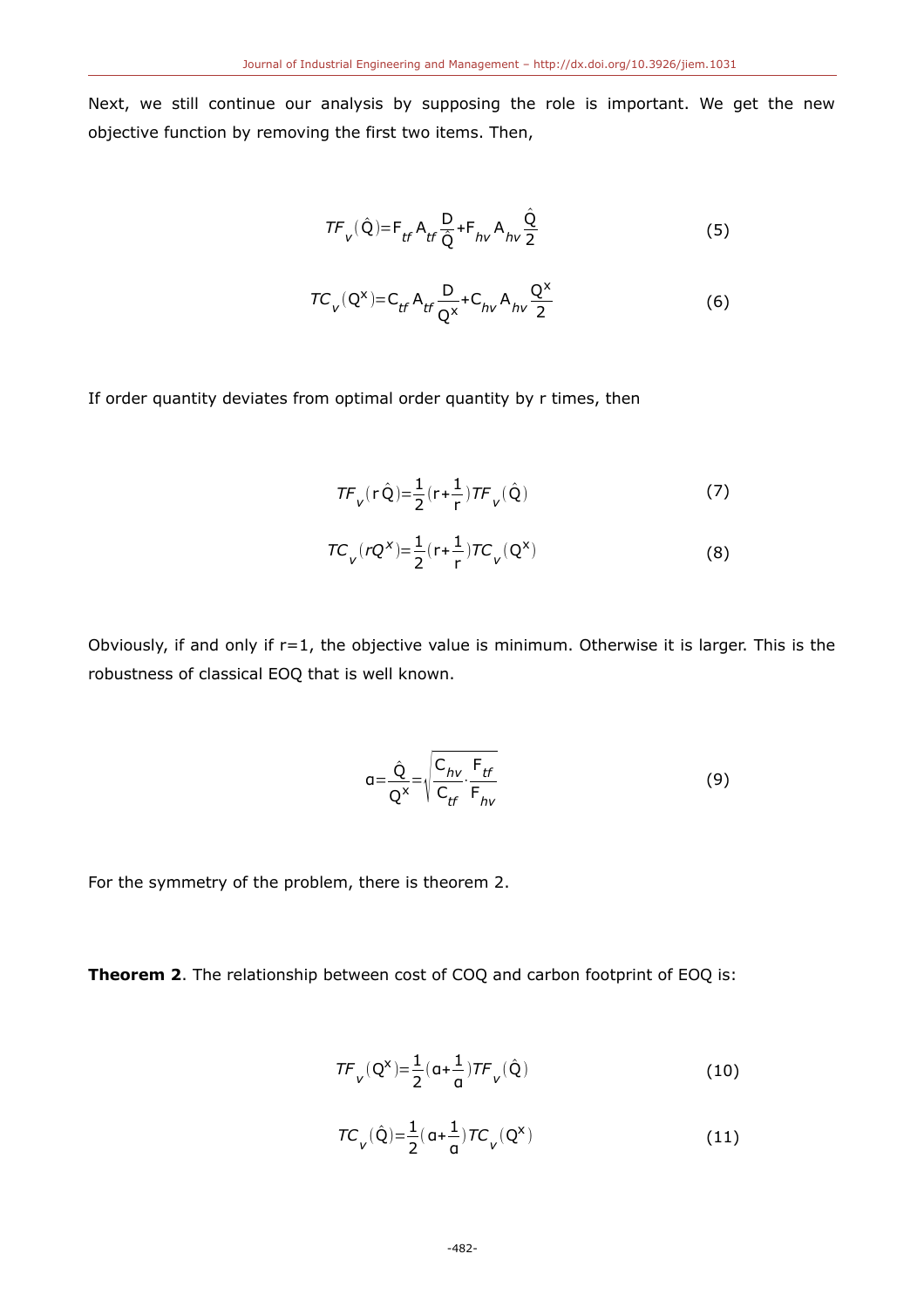**Proof.** From equation (7) and (8), we can derive Theorem 2 easily.

Equation (10) and (11) can be shown as Figure 1. Like classical EOQ, the objective value, either carbon or cost, shows rather robustness when order quantity changes in a certain range. E.g. when  $\alpha=2$ , namely COQ is twice of EOQ, carbon emissions will be increased only by 25% if choosing EOQ, and costs will be increased only by 25% if choosing COQ.



Figure 1. Ratio of objective function value and  $\alpha$ 

According to Theorem 2, if choosing COQ, the absolute amount of costs penalty is:

$$
\Delta \text{TC} \!=\! T C_{_{\text{V}}}(\hat{Q}) \!-\! T C_{_{\text{V}}}({Q}^{\text{x}}) \!\!=\!\! \frac{1}{2} (a \!+\! \frac{1}{a} \!-\! 2) \sqrt{2 C_{\text{tf}} A_{\text{tf}} C_{\text{hv}} A_{\text{hv}} D}
$$

If choosing EOQ, the absolute amount of carbon footprints penalty is:

$$
\Delta \, T F \!=\! T F_{_V} (Q^x) \!-\! T F_{_V} (\hat{Q}) \!=\! \frac{1}{2} (\, a \!+\! \frac{1}{a} \!-\! 2) \sqrt{2 F_{tf} \, A_{tf} \, F_{hv} \, A_{hv} \, D}
$$

By the two equations, it can define an economic assessment for carbon through operations adjustment, which can provide some meaningful insights for corporations in quantity. The equation is:

$$
\frac{\Delta \textit{TC}}{\Delta \textit{TF}} = \frac{\sqrt{C_{\textit{tf}} C_{\textit{hv}}}}{\sqrt{F_{\textit{tf}} F_{\textit{hv}}}}
$$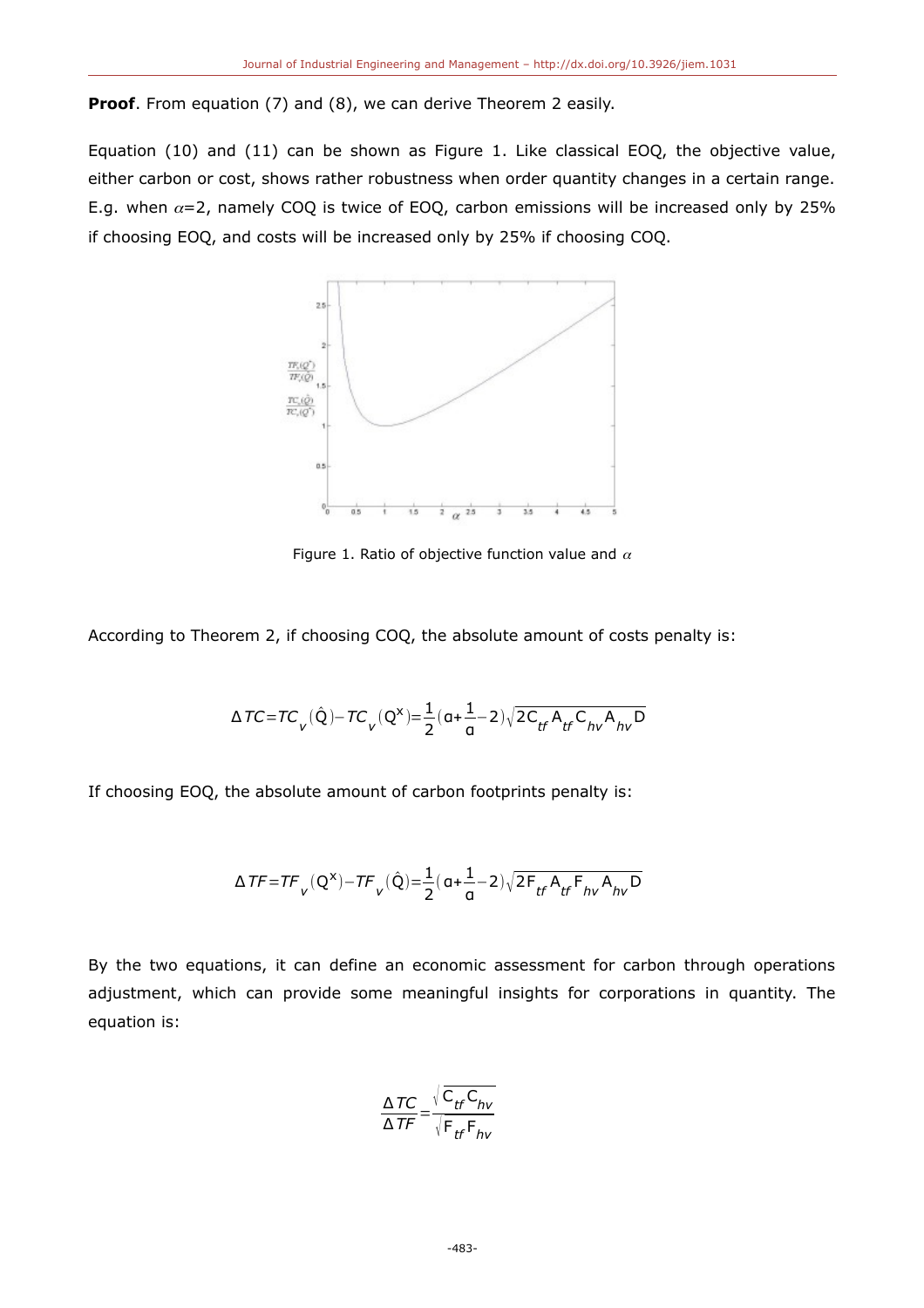Theorem 2 describes the two extreme cases of order quantity, which is equal to either COQ or EOQ. It can be extended to the general case. There are some corollaries as follows.

**Corollary 1.** If order quantity O is r times of COO, then

(1) 
$$
TF_V(Q) = \frac{1}{2}(r + \frac{1}{r})TF_V(\hat{Q})
$$
  
(2)  $TC_V(Q) = \frac{1}{2}(ra + \frac{1}{rq})TC_V(Q^X)$ 

**Proof**. By substituting variables among equation (7), (8) and (9), we can derive Corollary 1 easily.

According to Corollary 1, *r*=1 means the decision is made by optimizing carbon, where Q is equal to COQ, and equation of corollary 1(2) is equivalent to equation (11). The case of  $r=1/\alpha$ means the decision is made by optimizing cost, where Q is equal to EOQ, and equation of corollary 1(1) is equivalent to equation (10).

For the symmetry of the problem, Corollary 1 can be expressed as follows.

**Corollary 2**. If order quantity Q is r times of EOQ, then

(1) 
$$
TF_V(Q) = \frac{1}{2}(\frac{r}{q} + \frac{q}{r})TF_V(\hat{Q})
$$
  
(2)  $TC_V(Q) = \frac{1}{2}(r + \frac{1}{r})TC_V(Q^x)$ 

According to Corollary 2, *r*=1 means Q is equal to EOQ, and equation of Corollary 2(1) is equivalent to equation (10). The case of  $r = \alpha$  means Q is equal to COQ, and equation of Corollary 1(2) is equivalent to equation (11).

According to the four equations of corollary 1 and 2, when order quantity deviates from optimal order quantity, the objective value is larger than the optimal objective value. It is as follows.

$$
\frac{TF_{v}(Q)}{TF_{v}(\hat{Q})} > 1, \frac{TC_{v}(Q)}{TC_{v}(Q^{x})} > 1
$$

This is consistent with the practical meaning of the objective function.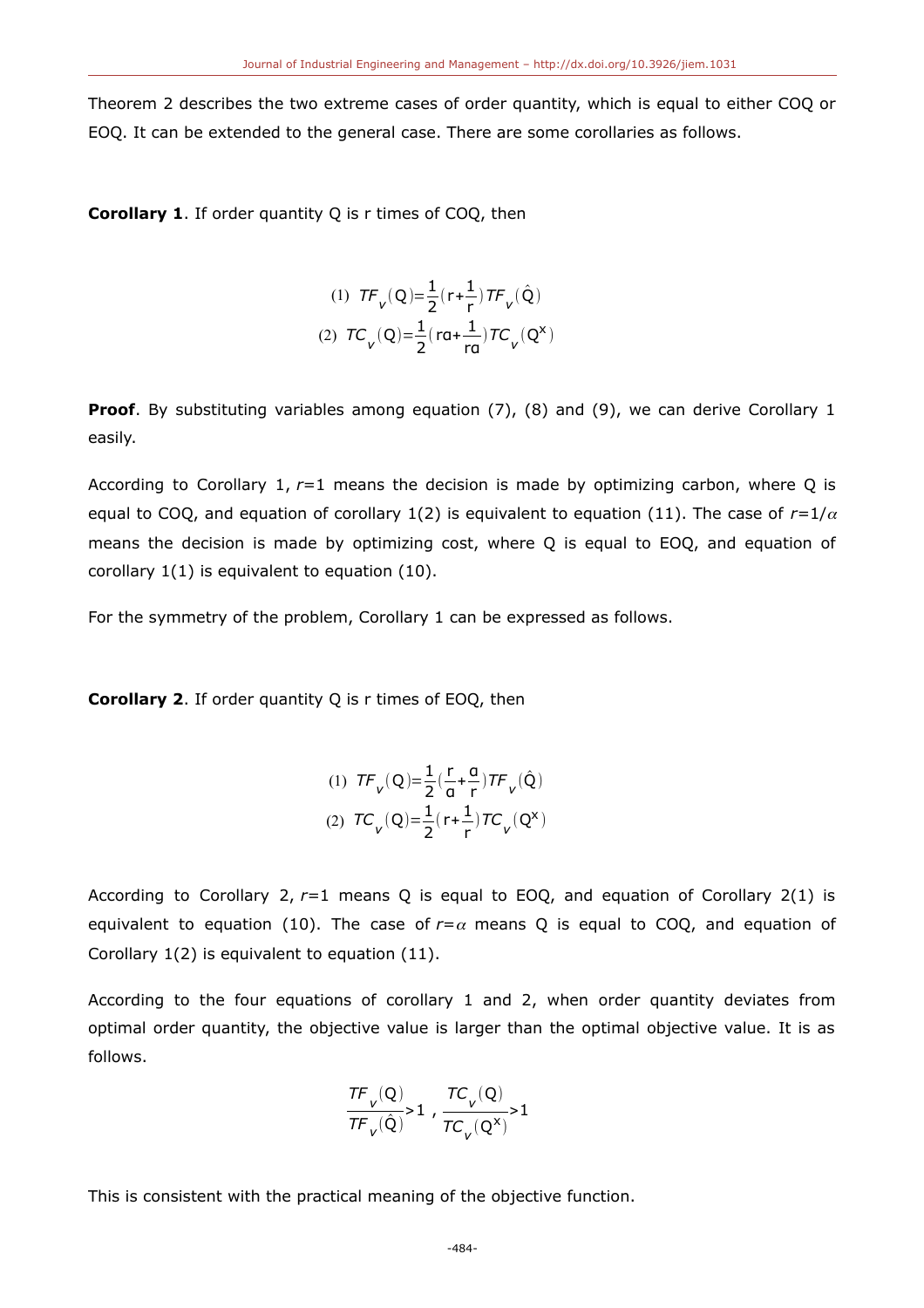**Corollary 3**. If order quantity Q is r times of COQ, then

(1) If 
$$
\alpha < 1
$$
 and  $r < \frac{1}{\sqrt{\alpha}}$ , or if  $\alpha > 1$  and  $r > \frac{1}{\sqrt{\alpha}}$ , then  $\frac{TF_v(Q)}{TF_v(Q)} < \frac{TC_v(Q)}{TC_v(Q^x)}$ ;

(2) If 
$$
\alpha = 1
$$
 and  $r = \frac{1}{\sqrt{\alpha}}$ , then  $\frac{\tau F_v(Q)}{\tau F_v(Q)} = \frac{\tau C_v(Q)}{\tau C_v(Q^x)}$ ;

(3) If 
$$
\alpha < 1
$$
 and  $r > \frac{1}{\sqrt{\alpha}}$ , or if  $\alpha > 1$  and  $r < \frac{1}{\sqrt{\alpha}}$ , then  $\frac{\pi F_v(Q)}{\pi F_v(Q)} > \frac{\pi C_v(Q)}{\pi C_v(Q^x)}$ .

**Proof**. Comparing the two equations of corollary 1, we can derive Corollary 3 easily.

Given the degree that order quantity deviates from CQO, we can judge whether the increasing of carbon footprints is larger than that of costs or not by Corollary 3. Specially, Corollary 3(1) means the effect on carbon is less than on cost, so carbon profits are larger. Corollary 3(2) means the effect on carbon is equal to on cost. Corollary 3(3) means the effect on carbon is larger than on cost, so carbon profits are smaller.

Like Corollary 1, according to equation (9), there is Corollary 4 corresponding with Corollary 3.

**Corollary 4**. If order quantity Q is r times of EOQ, then

(1) If 
$$
\alpha < 1
$$
 and  $r < \sqrt{\alpha}$ , or if  $\alpha > 1$  and  $r > \sqrt{\alpha}$ , then  $\frac{TF_v(Q)}{TF_v(Q)} < \frac{TC_v(Q)}{TC_v(Q^x)}$ ;

(2) If  $\alpha = 1$  or  $r = \alpha$ , then; *TF v* (Q)  $\mathsf{TF}_{\mathsf{v}}^{\vphantom{\dagger}}(\hat{\mathsf{Q}})$ = *TC v* (Q)  $TC_v(Q^x)$ 

(3) If 
$$
\alpha < 1
$$
 and  $r > \sqrt{\alpha}$ , or if  $\alpha > 1$  and  $r < \sqrt{\alpha}$ , then  $\frac{TF_v(Q)}{TF_v(Q)} > \frac{TC_v(Q)}{TC_v(Q^x)}$ .

The implications of Corollary 4 are similar to that of Corollary 3.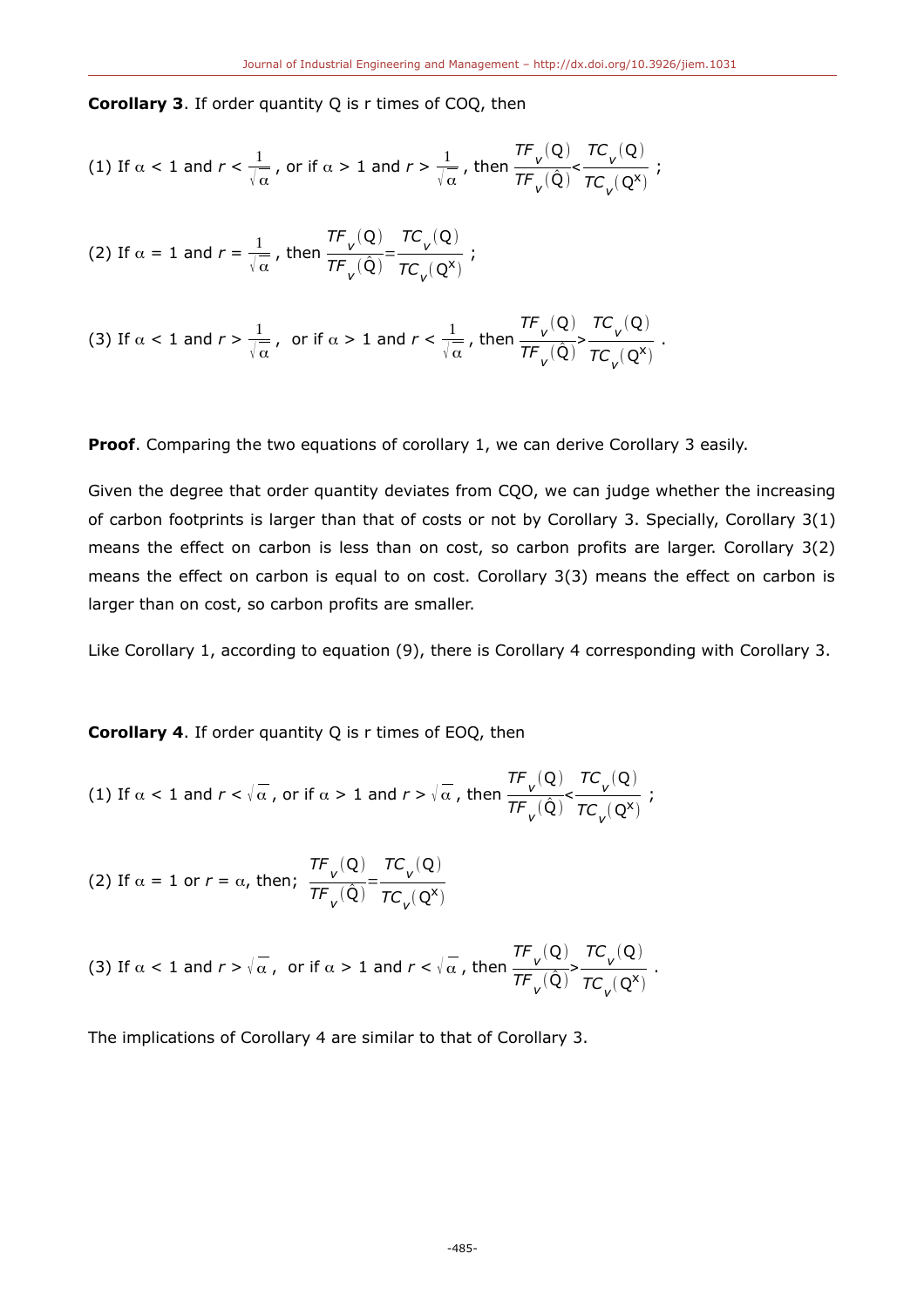#### **4. Numerical Studies**

In this section we present a series of numerical examples to illustrate the above analytical results. Due to the analysis in section 3, some parameters have nothing to do with the objective. For simplicity, we only give the data of the parameters having relevant to the objective. Let D=60,000, and the rest of the parameters and the results are summarized in Table 1.

|                | $C_{tf}$ | $C_{hv}$ | $F_{tf}$ | $F_{hv}$ | $A_{tf}$ | $A_{hv}$ | ĝ      | $\mathbf{Q}^{\mathsf{x}}$ | $\alpha$     | $TF_v$ | $TC_v$ | $F_{tt}$<br>$F_{hv}$ | $C_{tt}$<br>$C_{hv}$ |
|----------------|----------|----------|----------|----------|----------|----------|--------|---------------------------|--------------|--------|--------|----------------------|----------------------|
| $\mathbf{1}$   | 36       | 0.3      | 60       | 0.2      | 5        | 2        | 232.38 | 146.97                    | 1.58         | 92.95  | 88.18  | 300                  | 120                  |
| $\overline{2}$ | 36       | 0.3      | 60       | 0.2      | 5        | 2        | 232.38 | 146.97                    | 1.58         | 92.95  | 88.18  | 300                  | 120                  |
| 3              | 40       | 0.4      | 50       | 0.2      | 5        | 2        | 212.13 | 134.16                    | 1.58         | 84.85  | 107.33 | 250                  | 100                  |
| $\overline{4}$ | 40       | 0.4      | 50       | 0.2      | 5        | 2        | 212.13 | 134.16                    | 1.58         | 84.85  | 107.33 | 250                  | 100                  |
| 5              | 40       | 0.2      | 60       | 0.3      | 5        | 2        | 189.74 | 189.74                    | $\mathbf{1}$ | 113.84 | 75.89  | 200                  | 200                  |
| 6              | 40       | 0.4      | 50       | 0.5      | 5        | 12       | 134.16 | 134.16                    | $\mathbf{1}$ | 134.16 | 107.33 | 100                  | 100                  |
| $\overline{z}$ | 50       | 0.4      | 45       | 0.5      | 5        | 2        | 127.28 | 150                       | 0.85         | 127.28 | 120    | 90                   | 125                  |
| 8              | 50       | 0.4      | 45       | 0.5      | 5        | 2        | 127.28 | 150                       | 0.85         | 127.28 | 120    | 90                   | 125                  |
| 9              | 60       | 0.4      | 50       | 0.5      | 5        | 2        | 134.16 | 164.32                    | 0.82         | 134.16 | 131.45 | 100                  | 150                  |
| 10             | 60       | 0.4      | 50       | 0.5      | 5        | 2        | 134.16 | 164.32                    | 0.82         | 134.16 | 131.45 | 100                  | 150                  |
| 11             | I60      | 0.4      | 50       | 0.5      | 5        | 2        | 134.16 | 164.32                    | 0.82         | 134.16 | 131.45 | 100                  | 150                  |
| 12 60          |          | 0.4      | 50       | 0.5      | 5        | 12       | 134.16 | 164.32                    | 0.82         | 134.16 | 131.45 | 100                  | 150                  |

|                | $TC_v \hat{Q}$<br>$TF_v(Q^x)$ |         | $\triangle TC$ <sub>v</sub><br>$\overline{\triangle T F_{v}}$ |            | r    | $TF_v(r*\hat{Q})$ | $TC_v(r*\hat{Q})$ | $TF_v(r*Q*)$ | $TC_v(r*Q*)$ |
|----------------|-------------------------------|---------|---------------------------------------------------------------|------------|------|-------------------|-------------------|--------------|--------------|
| 1              | 4200                          | 3984.47 | 0.95                                                          | 0.95       | 1.8  | 4469.35           | 5755.35           | 3826.67      | 4240         |
| $\overline{2}$ | 4200                          | 3984.47 | 0.95                                                          | 0.95       | 0.7  | 4038.68           | 3618.55           | 5125.71      | 3831.43      |
| 3              | 3834.06                       | 4849.74 | 1.26                                                          | 1.26       | 1.8  | 4079.94           | 7005.18           | 3493.25      | 5160.76      |
| 4              | 3834.06                       | 4849.74 | 1.26                                                          | 1.26       | 0.6  | 3925.98           | 4387.86           | 5221.62      | 4966.02      |
| 5              | 4647.58                       | 3098.39 | 0.67                                                          | <b>NaN</b> | 1.8  | 5473.82           | 3649.21           | 5473.82      | 3649.21      |
| 6              | 5477.23                       | 4381.78 | 0.8                                                           | <b>NaN</b> | 1.8  | 6450.95           | 5160.76           | 6450.95      | 5160.76      |
| $\overline{z}$ | 5266.4                        | 4965.21 | 0.94                                                          | 0.94       | 1.8  | 6119.91           | 5344.98           | 6736.1       | 5769.91      |
| 8              | 5266.4                        | 4965.21 | 0.94                                                          | 0.94       | 0.9  | 5225.02           | 5078.12           | 5205.17      | 4926.2       |
| 9              | 5590.17                       | 5477.23 | 0.98                                                          | 0.98       | 2    | 6846.53           | 6024.95           | 7826.24      | 6708.2       |
| 10             | 5590.17                       | 5477.23 | 0.98                                                          | 0.98       | 0.8  | 5614.16           | 5860.63           | 5478.37      | 5500.73      |
| 11             | 5590.17                       | 5477.23 | 0.98                                                          | 0.98       | 0.9  | 5505.39           | 5616.62           | 5505.39      | 5394.16      |
|                | 12 5590.17                    | 5477.23 | 0.98                                                          | 0.98       | 1.11 | 5505.39           | 5394.16           | 5732.44      | 5394.16      |

Table 1. Results of the examples

The results in Table 1 verify Theorem 1-2 and Corollary 1-4. They show that the relationship

between EOQ (Q<sup>x</sup>) and COQ (  $\hat{Q}$  ) was determined by the relationship between  $\frac{F_{tt}}{F}$  $\frac{{\mathit{F}}_{\mathit{tr}}}{\mathit{F}_{\mathit{hv}}}$  and  $\frac{{\mathit{C}}_{\mathit{tr}}}{\mathit{C}_{\mathit{hv}}}$ *Chv* . In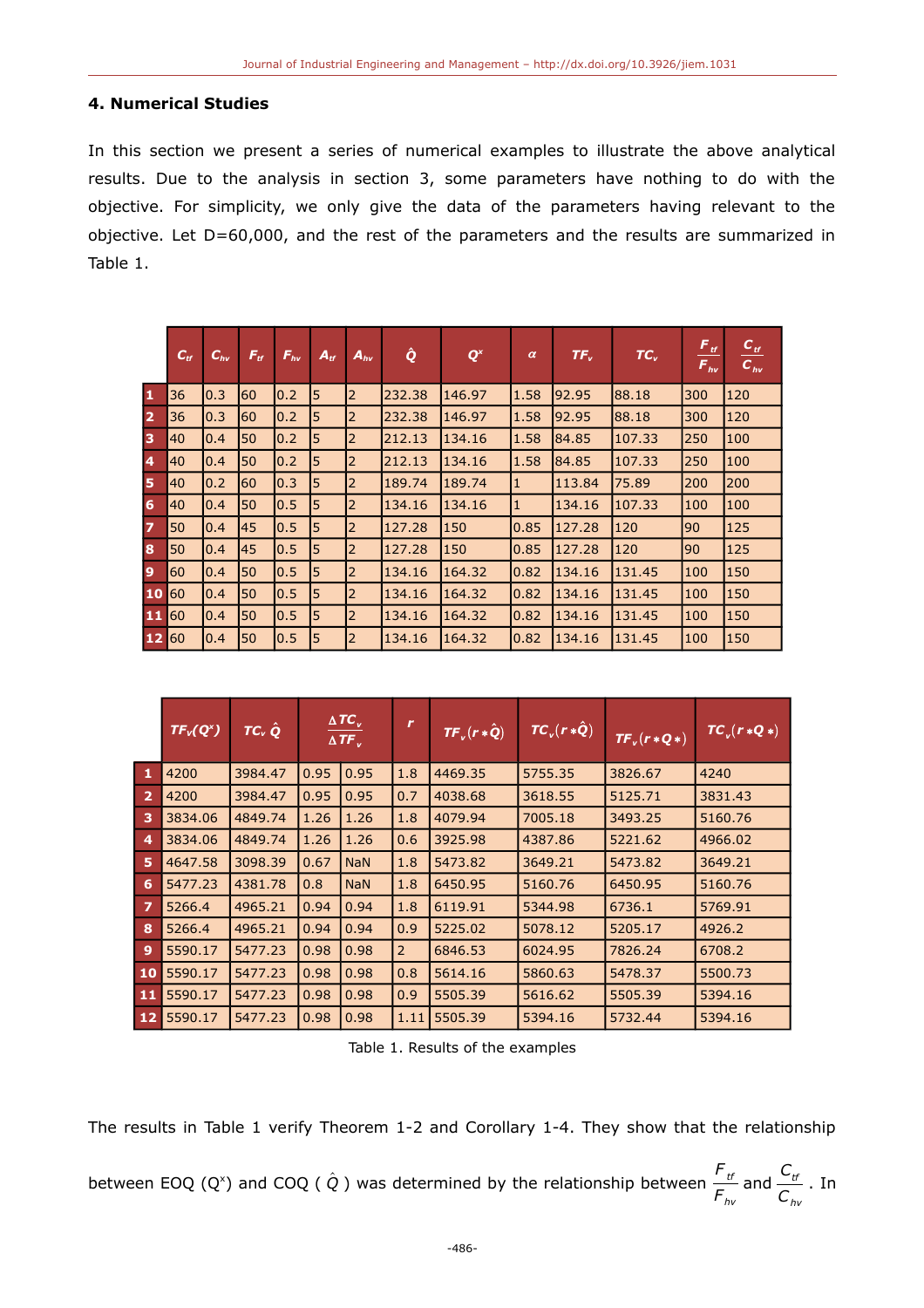the case of  $\frac{F_{tt}}{F}$  $\frac{F_{tt}}{F_{hv}} \neq \frac{C_{tt}}{C_{hv}}$ *Chv* , we get  $Q^{\times} \neq \hat{Q}^{\times}$  which means there are opportunities to reduce emissions

by choosing order quantity. In the case of  $\frac{F_{tt}}{F_{tt}}$  $\frac{F_{tt}}{F_{hv}} = \frac{C_{tt}}{C_{hv}}$ *Chv* , the objective of cost is consistent with the objective of carbon, and there are no opportunities to reduce emissions by operations adjustment.

If we obtain the order quantity only by one objective, such as carbon or cost, it will lead to the value of the other objective increasing. But the increasing ratio, which only depends on  $\alpha$ , is symmetrical for each of the two objectives. In Table 1, there are also the increasing quantities of each objective, which can act as the economic assessment standard for carbon emission. The data in Table 1 shows that the value of economic assessment standard of carbon emission does not exist when  $\alpha=1$ , because it has already been at its optimal point for each objective.

In general, we don't choose the order quantity by one objective only, but by the trade-off between the two objectives. In Table 1, we calculate the ratio of one objective to the other. The results verify Corollary 1-4. When we choose order quantity r times of COQ, in the case of  $\alpha > 1$ or  $\alpha$ <1, there exists a certain range of r. If r is within the range, the change or increasing of carbon emissions is less than that of costs. Otherwise, the increasing of carbon emissions is larger. Only in the case of  $\alpha=1$  or  $r^2=1$ , the changes of carbon emissions is equal to that of costs. When choosing order quantity r times of EOQ, we can get the similar results from the data in Table 1. All these can help logistics organizations to make trade-off between costs and carbon emissions in quantity.

# **5. Conclusions**

There have emerged a large number of literatures about low carbon logistics, most of which take carbon footprint as an additional source of costs. The general method is to estimate or assume the economic coefficients of carbon footprint and incorporate it into the economic objective function, and then to analyze the model in the traditional logistics theorem framework. In addition, most researches are for the policies of carbon trade and carbon cap. From the literatures reviewed, we find that the carbon market is very small still and some researches have proved that carbon market cannot be effective for reducing emissions unless carbon price is extremely high. Meanwhile, the policy of carbon cap has not been put into practice in most countries. So the two settings, on which most researches have done, are very different from the current social status. However, the paper also indicates optimistically that even if the traditional factors, such as economic trade-off and the pressure from government regulations, are not valid, the pressure and motivation of reduction for corporations are still growing, which are mainly from corporation social responsibility and increasing awareness of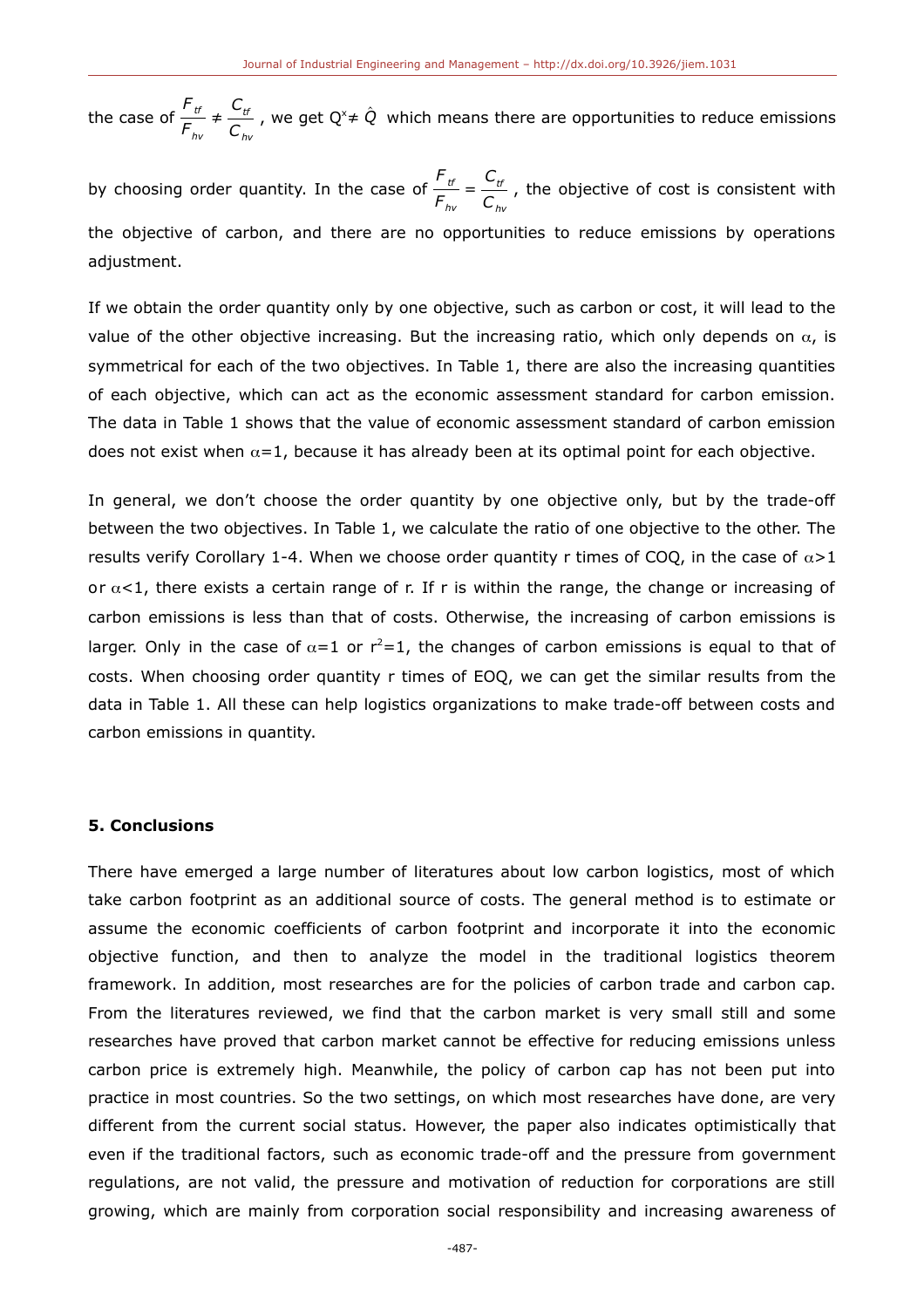low carbon among consumers and society. So unlike the traditional research, we put our research in the background of corporation being social responsibility and consumers or society pursuing low carbon, and then take carbon footprint as objective directly to search out the reduction opportunities by choosing order quantity. Though we assume that corporation has the motivation to reduce emissions voluntary, economic factor is still necessary for it to survive, develop and achieve its visions. So, we also take the research on EOQ as a reference. By the comparative analysis study and a series of numerical examples, we obtained some meaningful insights. The optimal order quantity, either EOQ or COQ, has nothing to do with fixed activities of inventory and variable activities of transport. Whether EOQ is larger than COQ or not depends on the relative values of EF, cost coefficient of fixed activity of inventory and EF, cost coefficient of variable activity of transport. In extreme cases, which order quantity is equal to EOQ or COQ, the ratio of total costs and carbon footprints is rather robust. We also obtain some corollaries in general case when order quantity is not equal to EOQ or COQ. If order quantity deviates from EOQ or COQ by r times, these corollaries can be employed to judge whether the increasing ratio to the optimal value of cost is larger than that of carbon or not, which can be as the foundation for corporations to make trade-offs between cost and carbon. All these can help the corporations with social responsibility and wish of voluntary reduction to make rational decision. There are some topics for further research in this area. In this paper, we assumed that the demand is deterministic and the lead time is zero. The further research can be extended to take into account more factors influencing inventory or transport considered in the classical EOQ framework, such as stochastic demand, constant or variable lead time, discounts, and etc.

# **Acknowledgments**

This work is supported by Beijing Natural Science Foundation (9133018) and Beijing Key Laboratory of Intelligent Logistics System, Beijing Wuzi University.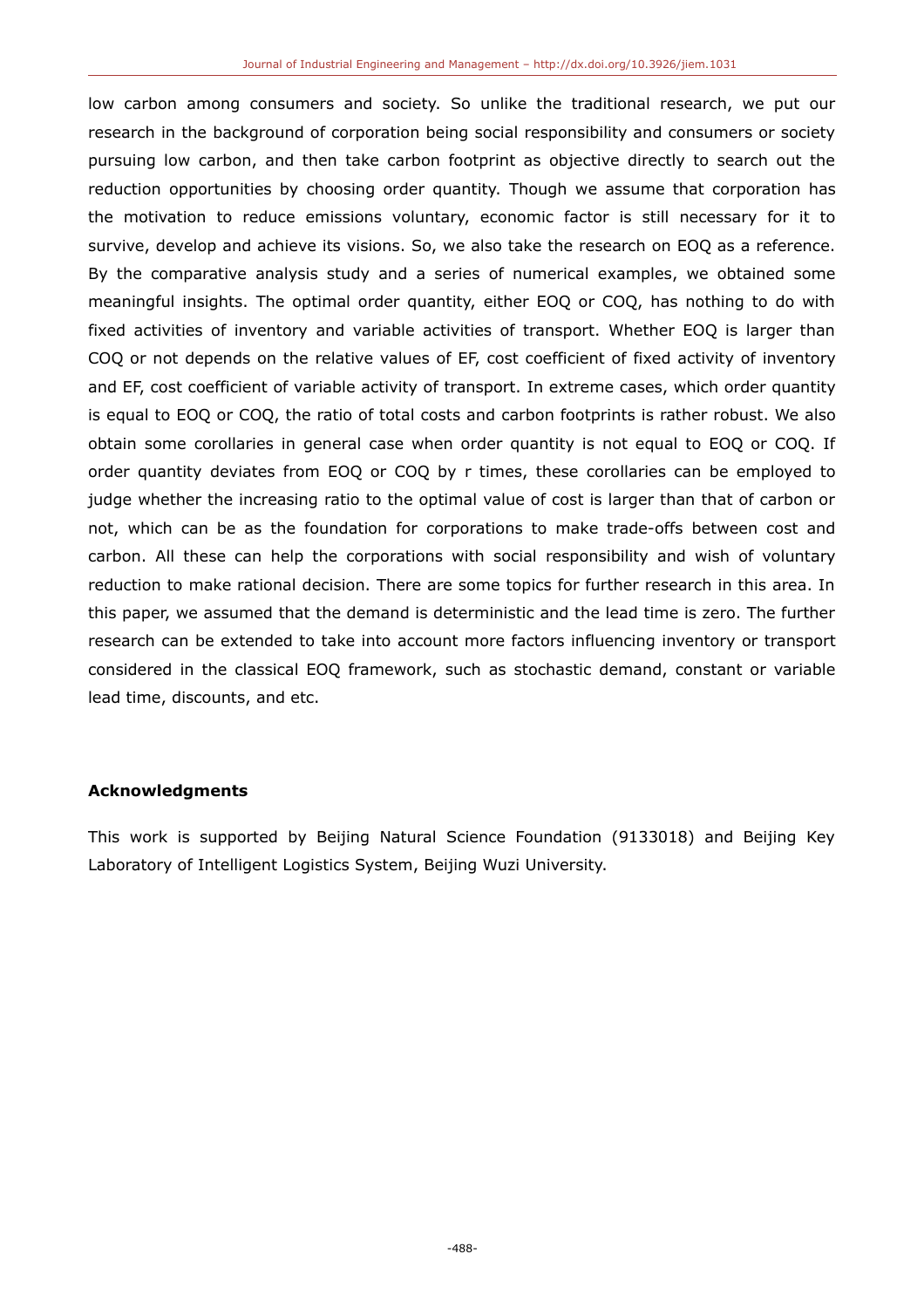#### **References**

- Arslan, M.C., & Turkay, M. (2010). *EOQ Revisited with Sustainability Considerations*. Working paper.
- Battini, D., Persona, A., & Sgarbossa, F. (2013). A Sustainable EOQ Model: theoretical formulation and applications. *International Journal of Production Economics*, available online 15 August 2013.
- BearingPoint, 4th Supply Chain Monitor, 2010-2011, available online at [http://www.bearingpointconsulting.com/de-de/download/TAP-SC\\_EN.pdf](http://www.bearingpointconsulting.com/de-de/download/TAP-SC_EN.pdf) (date of last access October 6th, 2013).
- Benjaafar, S., Yanzhi, L., & Daskin, M. (2013). Carbon Footprint and the Management of Supply Chains: Insights From Simple Models. *IEEE Transactions on Automation Science and Engineering*, 10(1), 99-116. <http://dx.doi.org/10.1109/TASE.2012.2203304>
- Blengini, G.A., & Shields, D.J. (2010). Green Labels and Sustainability Reporting. *Management of Environmental Quality: An International Journal*, 21(4), 477–493.

<http://dx.doi.org/10.1108/14777831011049115>

- Bouchery, Y., Ghaffari, A., Jemai, Z., et al. (2012). Including sustainability criteria into inventory models. *European Journal of Operational Research*, 222(2), 229-240. <http://dx.doi.org/10.1016/j.ejor.2012.05.004>
- Cachon, G.P. (2013). *Retail store density and the cost of greenhouse gas emissions*. Working paper.
- Carlsson, J.G., & Jia, F. (2012). *Minimizing emissions in facility location*. University of Minnesota working paper.
- Caro, F., Charles, J.C., & Tan, T., & Rob, Z. (2011). *Carbon-Option and Carbon-Neural Supply Chains*. Working paper. <http://dx.doi.org/10.1596/1813-9450-5878>
- Chen, X., Benjaafar, S., & Elomri, A. (2012). The carbon-constrained EOQ. *Operations Research Letters*, 41(2), 172-179. <http://dx.doi.org/10.1016/j.orl.2012.12.003>
- Daganzo (2010). *Logistics systems analysis*. Beijing. Publishing house of electronics industry.
- Hoen, K.M.R., Tan, T., Fransoo, J.C., et al. (2011) . *Effect of carbon emission regulations on transport mode selection in supply chains*. Eindhoven University of Technology.
- Hua, G., Cheng, T.C.E., & Wang, S. (2011). Managing carbon footprints in inventory management. *International Journal of Production Economics*, 132(2), 178-185. <http://dx.doi.org/10.1016/j.ijpe.2011.03.024>